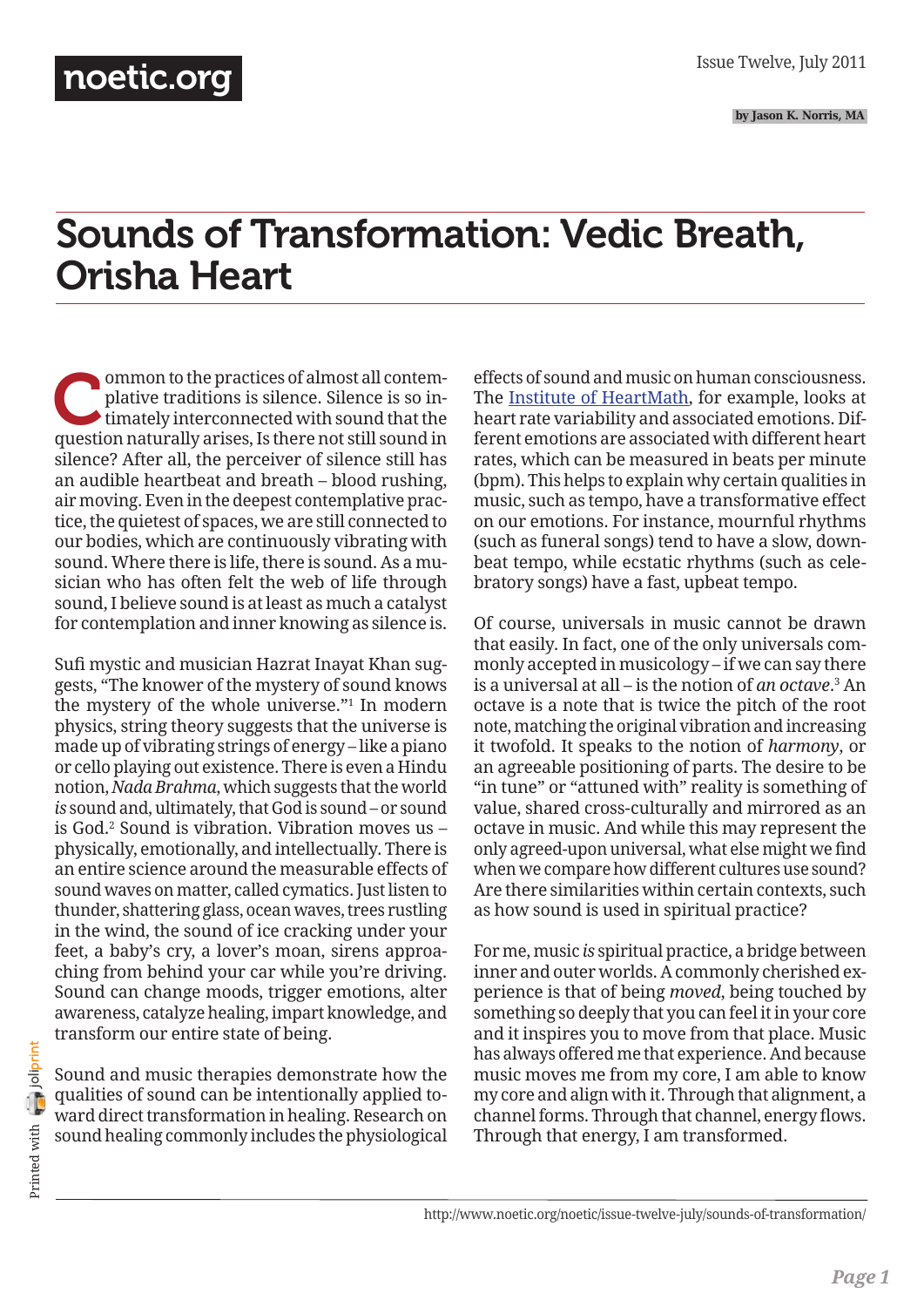### Sounds of Transformation: Vedic Breath, Orisha Heart

At the core of my understanding and outlook on life is *interconnection*. In musical terms, I would define spiritual practice as harmony – living consciously in relationship with everything else. Through sound, I can deeply connect with myself, humanity, the world, and the divine. I can hear music in the wind, the rain, the friction of movement in work and play, conversations, even the gravitational cycles of astrological bodies. In a group of people making music together, I am able to find my own pulse, express that pulse in connection with everyone – and everything – else, and be mutually supported in the process. In other words, we can commune through music in ways that allow us to transcend social, cultural, and intellectual boundaries. We find common ground, create a sense of community, share knowledge, and, ultimately, transform ourselves through sound.

#### Vedic Chant, Orisha Drum

This connection between sound and consciousness is no mystery. In contemporary life, the transformative effects of sound are being recognized in research and applied in therapeutic healing practices around the globe. But for thousands of years, sound has also been at the root of various spiritual traditions. Both Vedic and Orisha traditions are examples of two cultures that have integrated sound and spirituality, specifically through practices such as chanting and drumming. Each tradition originated approximately 4,000 years ago – the Vedic tradition in India and the Orisha tradition with the Yoruba people of West Africa. Though these two traditions have very different "containing" myths and ways of living in association with their practices, comparing them through sound may help us further understand something about the human experience as it relates to sound – or, rather, how sound relates to the human experience.

H. I. Khan explains sound as being made up of two aspects: *tone* (audible vibration) and *rhythm* (inaudible, felt vibration).4 Chanting reflects more the qualities of tone, while drumming more the qualities of rhythm. Of course, both tone and rhythm are found in each other, for they are both aspects of sound. For instance, Vedic chanting is often accompanied by drumming, and Orisha drumming is often accompanied by chanting. Both sonic practices are embedded in ancient spiritual traditions and usually involve an element of devotion to various deities. Both also take place within community, often in ritual, and are repetitive in rhythm, usually with shifts in tempo that are correlated with altered states of awareness, and both are associated with transformative, mystical qualities (for example, direct knowledge, psychic abilities, healing, communication with deities, and connection with the divine). If you have ever been in a room full of chanting or drumming, you can understand how powerfully transformative the sound can be, even as an outsider to the practice.

An understanding of the transformational quality of sound is at the foundation of the Vedic system; it is through the Vedic sounds themselves that knowledge is directly imparted.5 This knowledge is presented in the Vedas as *mantras*. Chanting, or the vocalization of mantras, is the sonic practice of Vedic tradition. Chanting is interconnected with breath. Picturing a sound wave, there is a peak and its opposite but equal valley. When we breathe, on the inhalation, the diaphragm expands to a peak; on the exhalation, the diaphragm empties out and resolves. Breathing is the act of moving between inhalation and exhalation. Yet there is also a third, more subtle point: the pause between the inhalation and exhalation – the point at which the peak and valley meet. This is the balancing point that helps sustain the cyclical nature of breath.

The *Visnu Purana* speaks of the three-part relationship among the different manifestations of Visnu. I see this relationship mirrored in the cycle of breath. Within the breath cycle, we can find *Brahma* (creative force) manifested in the inhalation, the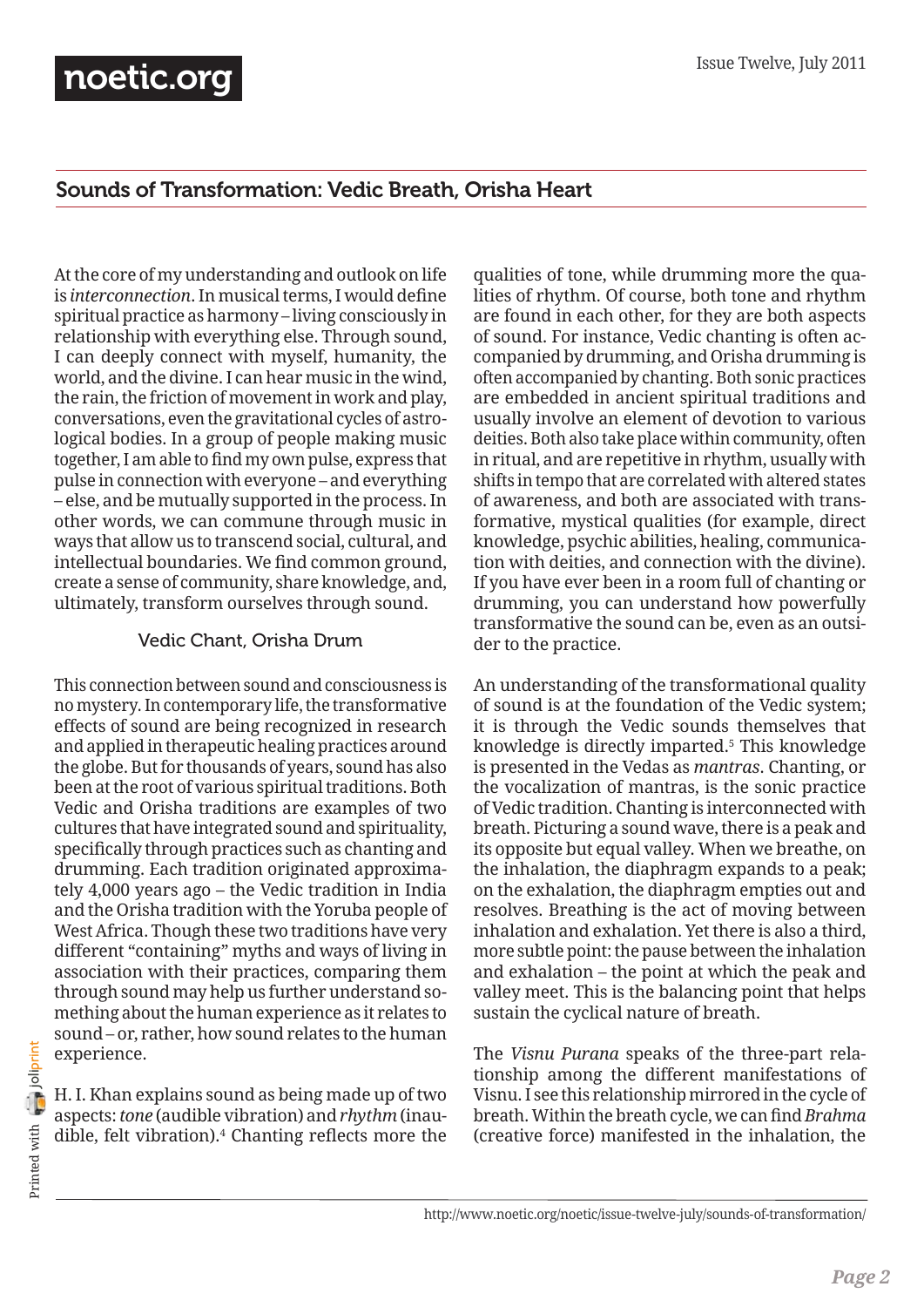#### Sounds of Transformation: Vedic Breath, Orisha Heart

peak of the sound wave; *Visnu* (sustaining force) manifested in the pause between the inhalation and the exhalation; and *Siva* (resolving force) manifested in the exhalation, the resolution of sound. Thus, looking at the Vedic myth through sound, Brahma-Visnu-Siva awareness is within every breath.

Chanting connects us with breath, which connects us with ourselves, which connects us with the world, which connects us with the divine. Sound allows us to directly and immediately embody this connection. The chanting of mantras is so effective *because* it is sound – very specific sounds that vibrate in very specific ways to produce very specific results. It is not just the words themselves that are so transformative but also their actual sound vibrations. Vilayat Inayat Khan describes this as follows:

*In the mantram practices, one actually kneads the very flesh of our body with sound. The delicate cells of these elaborate bundles of nerve fibers . . . are subjected to a consistent hammering . . . There is a kind of seizure of the flesh by the vibrations of sound.*<sup>6</sup>

Sound's direct and immediate effect on consciousness is the cause of its power, anchoring the Vedas as a valid source of knowledge. This is the core belief for the power of Vedic mantras and why, with repetition, one of the most powerful mantras, *Om*, is thought to bring enlightenment by its sound alone.<sup>7</sup>

Similarly, in the Orisha tradition, the vibrations of specific rhythms through drumming produce specific vibrations with very specific results – cleansing, healing, acquiring knowledge, connecting with ancestors, communicating with deities.<sup>8</sup> Within the Orisha tradition is the mythology of the ancient peoples, or deities, who first walked the earth, the Orishas. The term *Orisha* comes from two words: *ori*, meaning "the reflective spark of human consciousness embedded in human essence," and *sha*, meaning "the ultimate potentiality of that consciousness to enter into or assimilate itself into

the divine."9 Orisha drumming is a means of bridging human consciousness and the divine.

In the Orisha tradition, the drums not only talk to the Orishas but establish a dialogue with them, creating an emotional atmosphere that prompts these deities to possess, or "mount," people and pass on mystical qualities.10 A common Orisha rhythm, *Bembe*, gathers community together (publicly or privately) to communicate with the ancients. Traditional Orisha rhythms are polyrhythmic, often using a 6/8 pattern (that is, a rhythm counted in 3 pulses over a rhythm counted in 4 pulses) as well as various overlapping parts at differing meters. This gives the music an inherent tension that intentionally disorients our awareness and connects us with other realms we are less likely to access while in normal, waking consciousness. The rhythms repeat at varying tempos to aid this shift in awareness.

Polyrhythm speaks to diversity and interconnection – various energies held together in the same container, the way individuals are held in a collective. It is a harmonic positioning of parts and a means of personal and collective transformation. Gandhi famously said, "Be the change you wish to see in the world." This is reflected in rhythm. Through changing our rhythms, we can change our associated heart rates, emotions, states of awareness, and general approach toward the world. Drumming allows us to reflect on the rhythms within and around us, offering a means to adjust our overall outlook in a direct and immediate way. As drummer Mickey Hart describes it, "The proper rhythm and the proper life go hand in hand: a good person is one who is filled with right rhythm."<sup>11</sup>

While chanting is connected with the breath, drumming is connected with the heart. As explained in the book, *Medicine Cards*, "The drum is the universal heartbeat and aligns all beings heart to heart."<sup>12</sup> With that, I suggest that Vedic chanting explores breath consciousness and Orisha drumming ex-

Printed with **[joliprint](http://joliprint.com)** Printed with

http://www.noetic.org/noetic/issue-twelve-july/sounds-of-transformation/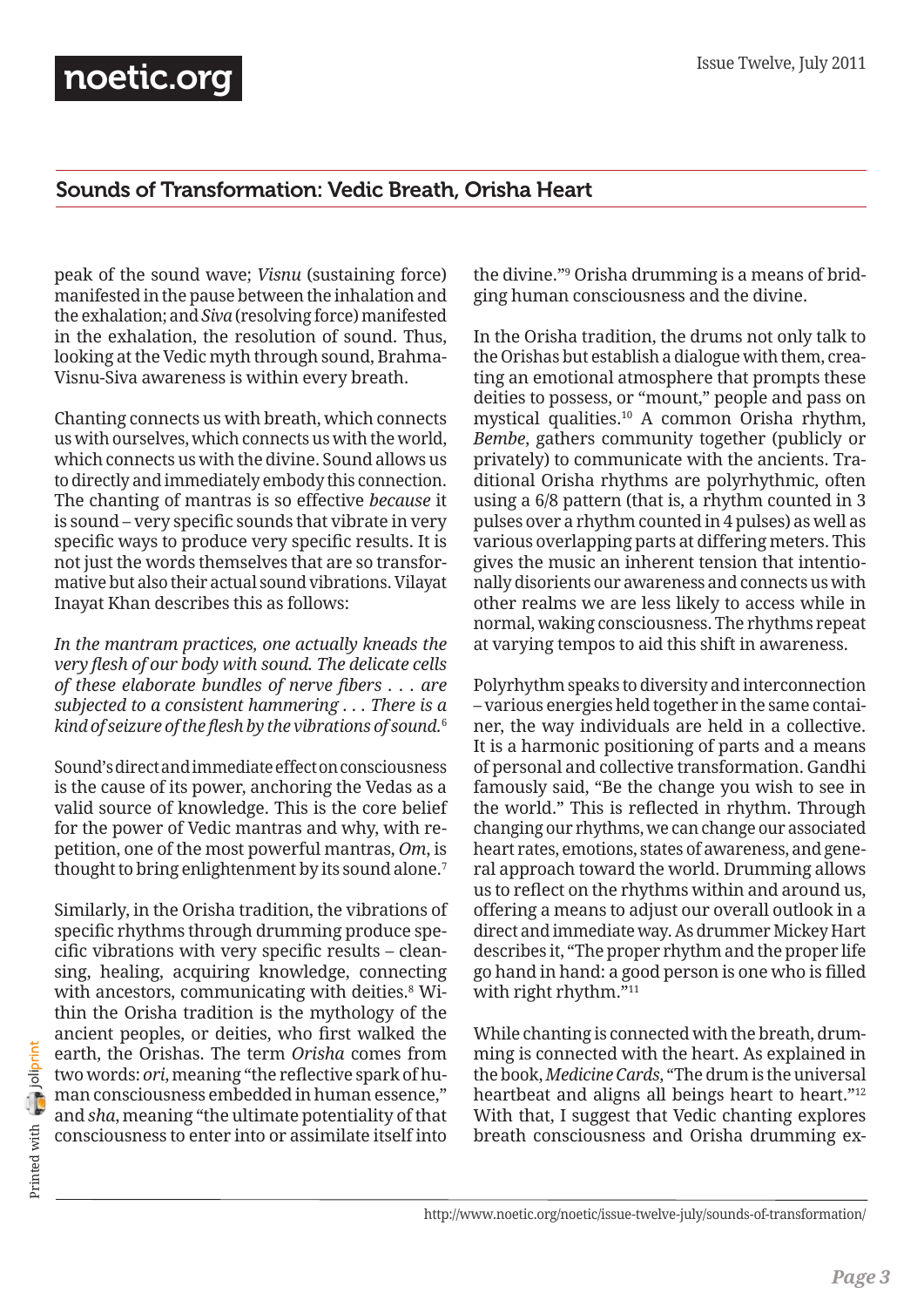### Sounds of Transformation: Vedic Breath, Orisha Heart

plores heart consciousness – both in an embodied, transformative, and easily accessible way. Breath and heart are central to various discussions of mystical and spiritual symbolism. They are objects of deep contemplation and meditation for cultures around the world, and each implies an intrinsic relationship to humanity and life itself. Sound is the breath of life, the heart of this ever-evolving symphony – musical vibrations pulsing through us like blood. Together, Vedic and Orisha traditions lay a firm foundation for understanding the soteriology of sound. At the root of each of these practices are the ideas that direct and immediate transformation can occur through sound and that it is all held within community.

#### Sound as the Connector

One of the most profound things we can share with ourselves and the world around us is our presence – simply showing up. In showing up *together*, we honor ourselves, one another, and the sacredness of life. Community is at the heart of spiritual practice. Accordingly, through community we can explore sound as a spiritual means. In sound, we are embraced, and through sound, we can share said embrace with others. Perhaps then, through music, a sort of interreligious dialogue could take place by having different cultures sonically share their spiritual practices in a cocreative way. The [Fes Festival](http://www.fesfestival.com/) [of World Sacred Music](http://www.fesfestival.com/) is one of the few examples of how this is being attempted. Perhaps with the rising interest in sound-based healing modalities, we will begin to hear of more events like Fes.

Printed with **[joliprint](http://joliprint.com)**  $\frac{1}{2}$  printed with  $\frac{1}{2}$  joliprint

In the meantime, drum circles are popping up everywhere throughout the modern world – in wellness programs, professional workshops, company retreats, somatic and psycho-spiritual practices, and various recreational activities. Many of them feature West African rhythms. Similarly, yoga practices are prevalent in just about every major city, and they often involve Vedic chant. The integration of these sonic practices into our modern world speaks to the notion of a global spirituality, of bringing various

aspects of world traditions into harmony. Sound reflects who we are and how we live, the tensions we face and the transcendence we experience. Music is our legacy, our ancestry, our future, our voice, our breath, our heartbeat, our truth. Through music, we can connect and allow our stories to interconnect in an intentional and embodied way.

Exploring sound with spiritual intention can invoke spiritual insight. It can be as simple as listening to our breath or tuning into our pulse, chanting a mantra or beating a drum. Chanting and drumming are two sonic practices that have offered me this understanding. They are not the only practices or the only sounds that can be associated with spiritual transformation and integrated into a global spirituality. And so, I pose this question: What sounds of today might be informing not only the rituals of tomorrow but also our spiritual understanding of who we are in relation to ourselves, one another, the world, and the divine? In exploring how sound is being used in spiritual traditions across the globe, we may begin to hear an answer, and in hearing an answer, we may begin to open ourselves to the possibility of being transformed.

#### Endnotes

1. Joachim-Ernst Berendt, *The World Is Sound: Nada Brahma: Music and the Landscape of Consciousness* (Rochester, Vermont: Destiny Books, 1983), p. 38.

2. Guy L. Beck, *Sonic Theology: Hinduism and Sacred Sound* (Columbia, South Carolina: University of South Carolina Press, 1993); Joachim-Ernst Berendt, *The World Is Sound*.

3. Elena Mannes, *Music Instinct: Science and Song*, aired on Public Broadcasting System, 2009 (Elena Mannes Productions: June 2009), DVD.

4. Hazrat Inayat Khan, *The Mysticism of Sound and Music* (Boston: Shambhala Publications; revised edition, 1996).